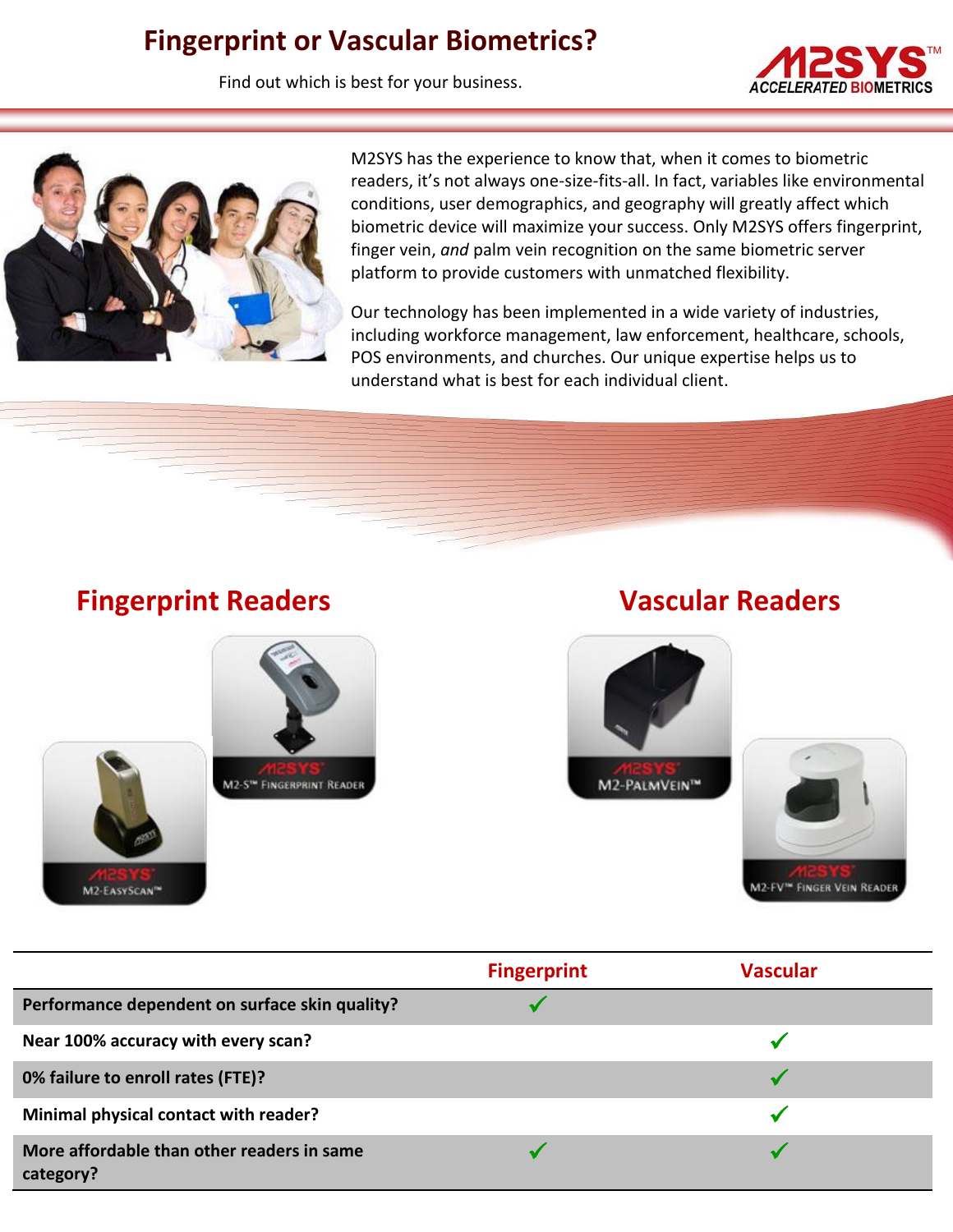## **M2-PalmVein™ Reader**

#### **Industry leading palm vein biometrics with 100% authentication accuracy.**

The M2-PalmVein™ is an industry leading palm vein biometric reader with 100% authentication accuracy. Palm vein technology is extremely user friendly, easy to use, and requires the least end-user training of almost all biometric readers.

Because the palm has the highest concentration of veins in the body, it is an ideal area for biometric scanning. Independent research has shown that in ideal conditions, palm vein technology can be 4x more accurate than fingerprint scanning.

The reader can be used with the hand guide, or completely contactless, depending on your deployment model. Since the palm never comes into contact with the actual scanner, palm vein readers have a longer life span than fingerprint readers.

**The M2-Palm Vein™ is ideal for any environment. The reader instantly scans and identifies users with near 100% accuracy despite skin surface problems, environmental conditions, climate, or other demographics.**



- **>** Can be used by anyone the palm vein scanner has virtually no physiological restrictions.
- **>** Sophisticated algorithms allow for near 100% accuracy every time.
- **>** Can be deployed in a variety of implementation settings.
- **>** No privacy issues.



#### Great for these environments:

 **Healthcare & Hospitals**  $\triangleright$  All

## **M2-FV Finger Vein Reader**

#### **The ultimate authentication technology for maximum security in any vertical.**

The M2-FV is a very unique, stable, and distinct finger vein hardware system that has revolutionized the biometric industry. Finger vein patterns are very difficult to replicate which makes forgery virtually impossible, ensuring maximum security for businesses and consumers across all environments.

#### **With a near 0% failure rate, and high tolerance of skin surface problems, finger vein technology is ideal for environments where users are subject to dry, damaged, or worn fingerprints.**



(a) Imaging using Light Reflection



(b) Imaging using Light Transmission Fig. 3 Comparison of Lighting Methods

- **>** High accuracy with direct light resistant design and upper Encrypted Data Transfer on USB
- **>** Extremely low failure to enroll (FTE)
- **>** Versatile unit and compact design for better operability
- **>** High tolerance of skin surface problems, eg. Roughness, moisture, dirt. (Low FRR)

#### Best for these environments:

- **Mechanical and Assembly**
- **Maintenance**
- **Manual Labor**
- **Elderly Population**

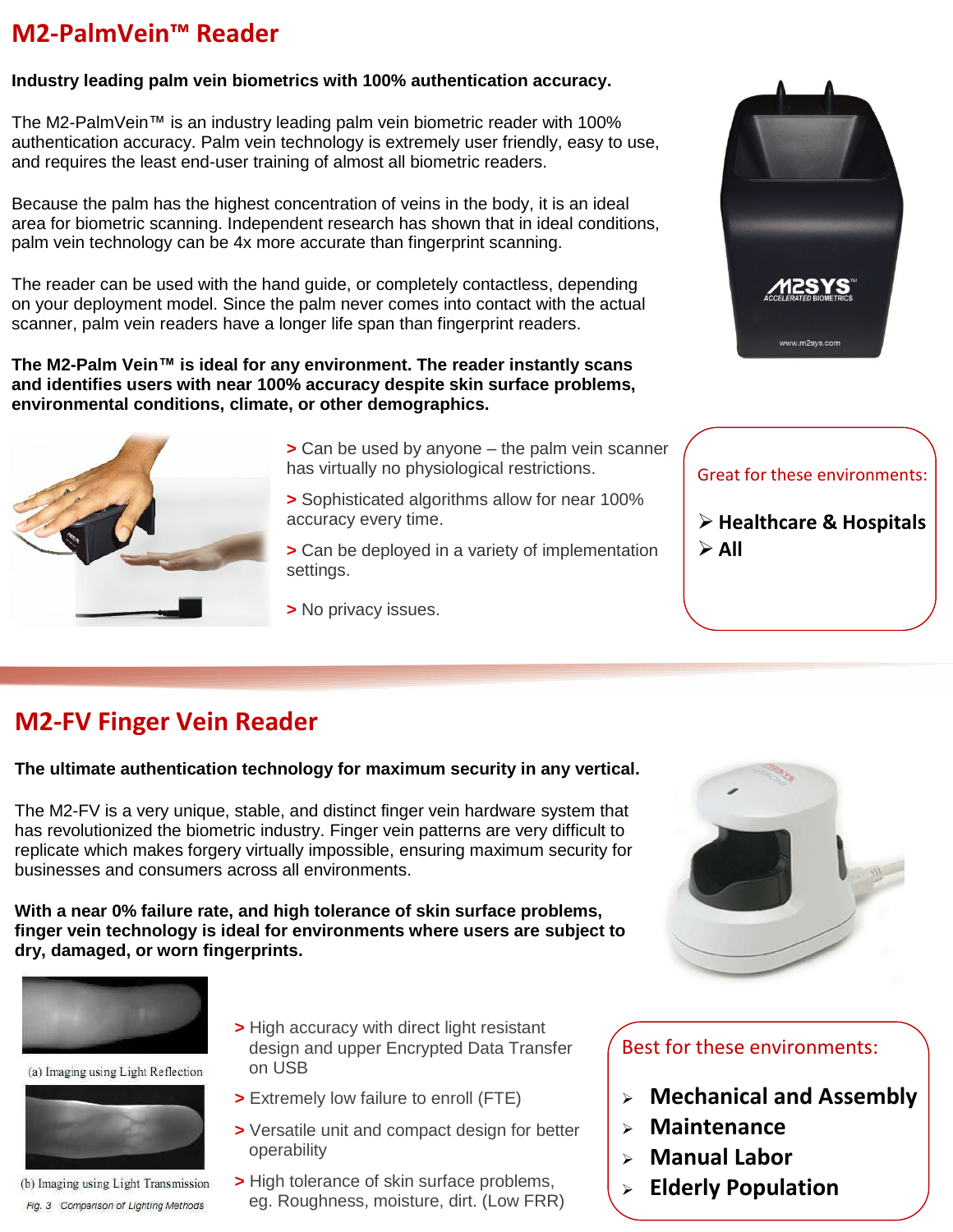## **M2-S Fingerprint Reader**

#### **Our most durable fingerprint scanner. Flexible design, high accuracy rate.**

The M2-S' ergonomic design forces perfect finger placement with each fingerprint scan to produce an optimized fingerprint image with maximum captured surface area.

The M2-S fingerprint reader has a rugged design and durable frame, providing sturdiness that is unmatched by other fingerprint scanners in the same price category. The bottom of this fingerprint reader has a mounting hole, allowing it to be easily secured to any surface.

**The M2-S fingerprint reader provides virtually fool-proof fingerprint recognition. The "smart-touch" scanning area enables the fingerprint reader to reject latent and counterfeit fingerprint images.**

### Works well in these environments:

- **Workforce Management**
- **Banking**
- **Point of Sale**
- **Customer Authentication**
- **"White Collar" Deployments**
- **Jail Management Systems**

## **M2-EasyScan Fingerprint Reader**

## **Ergonomic design, SmartCapture™ technology and smooth scanning area**

The M2-EasyScan™ is built to last, eliminating costly replacements. Additionally, the reader comes with a two-year warranty, and is the most affordable reader that M2SYS offers.

The reader's hard, quartz-like sensor surface assures that this fingerprint reader will stand the test of time, even in high throughput settings. The scanning surface does not degrade even with frequent usage.

**This scanner has the ability to recognize smaller children in school lunch line POS environments and can auto-enhance fingerprint image quality with the use of SmartCapture™.** 

#### Ideal for these environments:

- **School Lunch Line POS**
- **Youth Membership Management**
- **Afterschool Programs/Childcare**
- **Member Authentication**